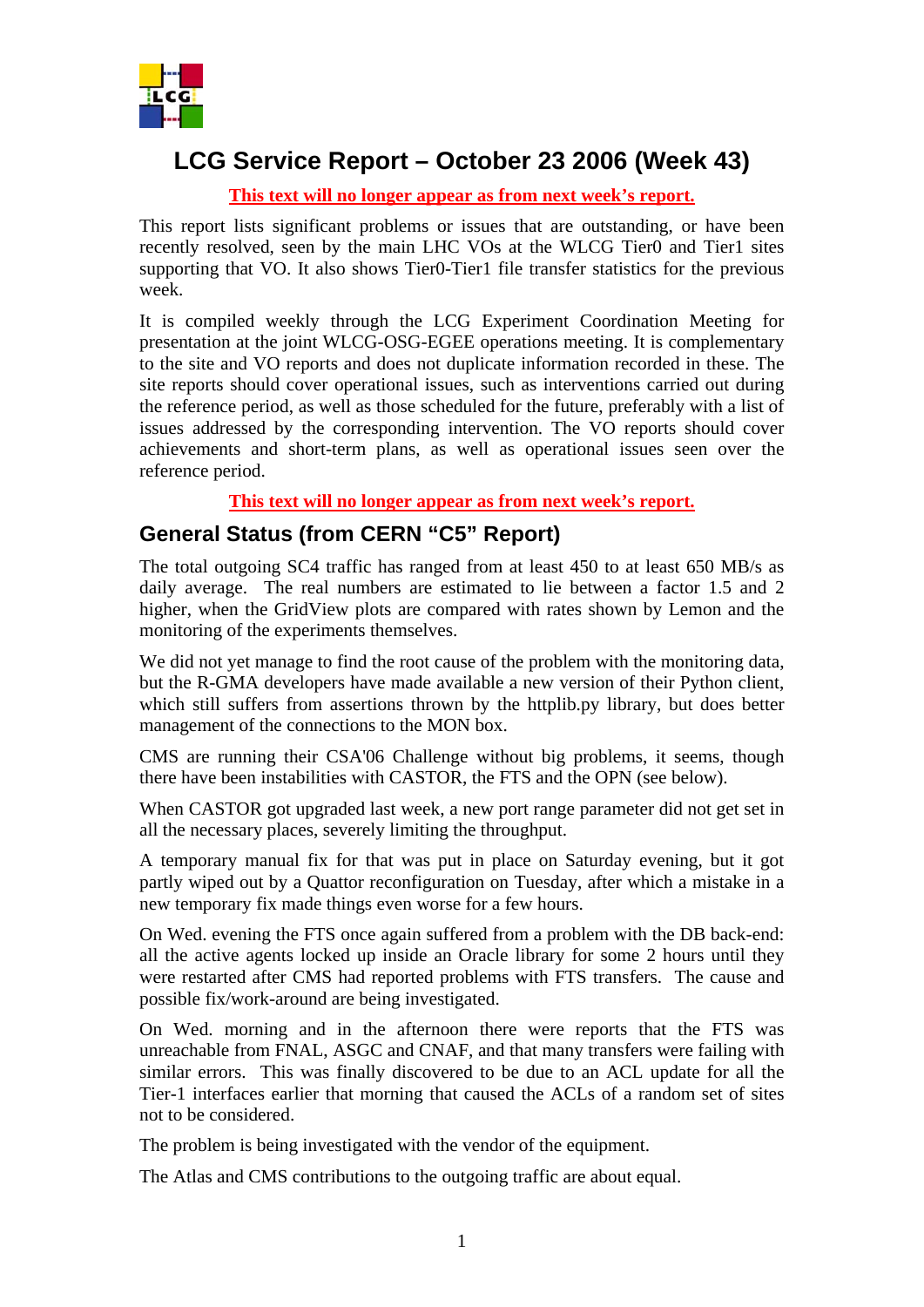

Alice have been running at  $> 100$  MB/s (probably  $> 150$  MB/s) for 4 days in a row, followed by lower activity. LHCb traffic has never needed to be more than a few tens of MB/s.

## **File Transfer Report**

The general trend in improved transfers (lower per file failure rates) continues, although there are still significant variations by VO at certain sites. Operational issues (see above) are still a major cause of service instability.

Problem channels:

- CERN-INFN 85% failure rate for ATLAS (Dest SRM);
- CERN-RAL 85% failure rate for ATLAS (Source SRM).

| $\bigcup$ $X$ a,<br>Back Forward Reload Stop Home                                                                                                       |                                                                                                                                                    |                | >>> http://pcitgm02:8081/channel/transfer/week/index.html |                     |             |                         |                                 |                      |                                                    |         |                  |                         | $\odot$ $\odot$ $\odot$ |
|---------------------------------------------------------------------------------------------------------------------------------------------------------|----------------------------------------------------------------------------------------------------------------------------------------------------|----------------|-----------------------------------------------------------|---------------------|-------------|-------------------------|---------------------------------|----------------------|----------------------------------------------------|---------|------------------|-------------------------|-------------------------|
| 9 AudioPresenter 9 CERN SMS 9 EDH 37 Geneva Weather 9 Conference Rooms 盒Jamie 图1a Clusaz Weather 9 SIMBA 端 UHO perdiem @LCG Inidco •>> FTS Report Index |                                                                                                                                                    |                |                                                           |                     |             |                         |                                 |                      |                                                    |         |                  |                         |                         |
|                                                                                                                                                         |                                                                                                                                                    |                |                                                           |                     |             |                         |                                 |                      |                                                    |         |                  |                         |                         |
|                                                                                                                                                         | G Search & Search News PageRank ABC Check & # AutoLink & Subscribe<br>AutoFill Coptions <b>A</b> Highlight<br>Show VO details<br>ICERN-*<br>Filter |                |                                                           |                     |             |                         |                                 |                      |                                                    |         |                  |                         |                         |
|                                                                                                                                                         |                                                                                                                                                    |                |                                                           |                     |             |                         |                                 |                      |                                                    |         |                  |                         |                         |
|                                                                                                                                                         | VO                                                                                                                                                 |                |                                                           | #                   |             | <b>1st Failure</b>      | % 1st                           | <b>2nd Failure</b>   | % 2nd Avg.                                         | Avg.    | Avg. Tx          | Eff. Tx                 | <b>Tx Bytes</b>         |
| <b>Channel Name</b>                                                                                                                                     | <b>Name</b>                                                                                                                                        | Total          | <b>Failures Succ.</b>                                     |                     | #Fail.      | <b>Reason</b>           | <b>Failure</b><br><b>Reason</b> | <b>Reason</b>        | <b>Failure Size Duration</b><br><b>Reason (GB)</b> | (sec)   | Rate<br>(MB/sec) | <b>Bytes</b><br>(GB)    | (GB)                    |
| <b>CERN-INFN</b>                                                                                                                                        | [All]                                                                                                                                              | 69593          |                                                           |                     |             | 71 20008 49585 Dest SRM |                                 | 61 Other             | 30 1.41                                            | 404.73  |                  | 4.66 28218.15 32120.31  |                         |
|                                                                                                                                                         | alice                                                                                                                                              | 5901           | 33                                                        | 3941                |             | 1960 Dest SRM           |                                 | 48 Other             | 35 1.84                                            | 399.7   | 6.97             | 7245.61                 | 8225.66                 |
|                                                                                                                                                         | atlas                                                                                                                                              | 48451          | 85                                                        |                     |             | 7458 40993 Dest SRM     |                                 | 64 Other             | 28 0.73                                            | 427.1   | 1.94             |                         | 5408.24 5899.12         |
|                                                                                                                                                         | cms                                                                                                                                                | 11598          | 48                                                        | 6046                |             | 5552 Dest SRM           |                                 | 46 Other             | 44 2.54                                            | 464.73  | 8.28             |                         | 15364.4 17791.99        |
|                                                                                                                                                         | dteam                                                                                                                                              | $\overline{7}$ | 29                                                        | 5                   |             | 2 Other                 |                                 | 50 Dest SRM          | 50<br>$\mathbf{0}$                                 | 48.8    | 0.01             | $\bf{0}$                |                         |
|                                                                                                                                                         | lhcb                                                                                                                                               | 3611           | 30                                                        | 2537                |             | 1074 Source SRM         |                                 | 43 Dest SRM          | 36 0.08                                            | 206.89  | 0.49             | 199.9                   | 203.53                  |
|                                                                                                                                                         | ops                                                                                                                                                | 25             | 16                                                        | 21                  |             | 4 Dest SRM              |                                 | <b>75 Source SRM</b> | 25<br>$\bf{0}$                                     | 113.48  | $\bf{0}$         | $\bf{0}$                | $\bf{0}$                |
| <b>CERN-STAR</b>                                                                                                                                        | [All]                                                                                                                                              | 3640           | 67                                                        | 1190                |             | 2450 Dest SRM           |                                 | 54 Other             | 45<br>$\bf{0}$                                     | 104.18  | 0.02             | 1.68                    | 1.73                    |
| <b>CERN-CERN</b>                                                                                                                                        | <b>JAIN</b>                                                                                                                                        | 73             | 56                                                        | 32                  |             | 41 Dest SRM             |                                 | 59 Other             | 24 0.23                                            | 902.03  | 0.34             | 7.25                    | 7.64                    |
| CERN-IN2P3                                                                                                                                              | [All]                                                                                                                                              | 147981         |                                                           | 52 71591            | 76390 Other |                         |                                 | 89 Source SRM        | 6 0.99                                             | 303.1   |                  | 5.23 70540.82 70540.82  |                         |
|                                                                                                                                                         | alice                                                                                                                                              | 11375          | 28                                                        | 8192                |             | 3183 Other              |                                 | 95 Dest SRM          | 3 1.82                                             | 314.22  |                  | 9.44 14908.69 14908.69  |                         |
|                                                                                                                                                         | atlas                                                                                                                                              | 40354          |                                                           | 57 17479            | 22875 Other |                         |                                 | <b>81 Source SRM</b> | 16 0.6                                             | 342.91  |                  | 2.1 10489.03 10489.03   |                         |
|                                                                                                                                                         | cms                                                                                                                                                | 8604           | 50                                                        | 4344                |             | 4260 Dest SRM           |                                 | 50 Other             | 49 2.53                                            | 591.33  |                  | 7.7 10998.07 10998.07   |                         |
|                                                                                                                                                         | dteam                                                                                                                                              | 80239          |                                                           | 55 35935            | 44304 Other |                         |                                 | 100 Source SRM       | 0 0.93                                             | 245.45  |                  | 6.25 33576.17 33576.17  |                         |
|                                                                                                                                                         | <b>lhcb</b>                                                                                                                                        | 7385           | 24                                                        | 5626                |             | 1759 Source SRM         |                                 | 54 Dest SRM          | 30   0.1                                           | 309.44  | 0.45             | 568.85                  | 568.85                  |
|                                                                                                                                                         | ops                                                                                                                                                | 24             | 38                                                        | 15                  |             | 9 Other                 | 100                             |                      | $\bf{0}$                                           | 100.67  | $\bf{0}$         | $\bf{0}$                | O                       |
| <b>CERN-PIC</b>                                                                                                                                         | [All]                                                                                                                                              | 67096          |                                                           |                     |             | 38 41380 25716 Dest SRM |                                 | 61 Other             | 26 0.99                                            | 727.18  | 1.3              |                         | 40826.4 41605.88        |
|                                                                                                                                                         | atlas                                                                                                                                              | 32598          |                                                           |                     |             | 68 10434 22164 Dest SRM |                                 | 63 Other             | 28 0.8                                             | 638.02  | 1.23             |                         | 8363.77 8857.69         |
|                                                                                                                                                         | cms                                                                                                                                                | 4666           | $\vert$                                                   | 4460                |             | 206 Other               |                                 | 63 Transfer          | 29 2.55                                            | 1238.34 |                  | 2.17 11377.52 11377.52  |                         |
|                                                                                                                                                         | dteam                                                                                                                                              | 23090          |                                                           | 10 20785            |             | 2305 Dest SRM           |                                 | 81 Other             | 16 0.98                                            | 804.42  |                  | 1.3 20292.97 20576.23   |                         |
|                                                                                                                                                         | lhcb                                                                                                                                               | 6719           | 15                                                        | 5679                |             | 1040 Source SRM         |                                 | 97 Other             | 3 0.14                                             | 209.46  | 0.77             | 792.14                  | 794.43                  |
|                                                                                                                                                         | ops                                                                                                                                                | 23             | $\overline{4}$                                            | 22                  |             | 1 Source SRM            | 100                             |                      | $\bf{0}$                                           | 53.68   | 0.01             | 0.01                    | 0.01                    |
| <b>CERN-RAL</b>                                                                                                                                         | <b>JAII</b>                                                                                                                                        | 88760          |                                                           | 34 58462            | 30298 Other |                         |                                 | 60 Source SRM        | 39 1.04                                            | 395.13  |                  | 3.26 60953.75 61158.63  |                         |
|                                                                                                                                                         | alice                                                                                                                                              | 2953           | 65                                                        | 1023                |             | 1930 Other              |                                 | 97 Source SRM        | 3 1.86                                             | 1533.72 | 1.73             |                         | 1898.14 1908.28         |
|                                                                                                                                                         | atlas                                                                                                                                              | 30752          |                                                           | 85 4673 26079 Other |             |                         |                                 | <b>58 Source SRM</b> | $42 \mid 0.5$                                      | 363.65  | 1.7              |                         | 2327.53 2343.22         |
|                                                                                                                                                         | cms                                                                                                                                                | 5184           |                                                           | 3 5015              |             | 169 Source SRM          |                                 | 31 Dest SRM          | 25 2.75                                            | 541.14  |                  | 6.78 13790.4 13937.53   |                         |
|                                                                                                                                                         | dteam                                                                                                                                              | 44916          |                                                           | 3 43779             |             | 1137 Other              |                                 | 81 Source SRM        | 15 0.97                                            | 369.81  |                  | 3.29 42443.36 42473.46  |                         |
|                                                                                                                                                         | <b>lhcb</b>                                                                                                                                        | 4936           | 20 <sub>1</sub>                                           | 3955                |             | 981 Source SRM          |                                 | 76 Other             | 13 0.12                                            | 234.33  | 0.71             | 494.31                  | 496.12                  |
|                                                                                                                                                         | ops                                                                                                                                                | 19             | 11                                                        | 17                  |             | 2 Other                 | 100                             |                      | 0                                                  | 59.53   | 0.01             | 0.01                    | 0.01                    |
| CERN-ASCC                                                                                                                                               | [All]                                                                                                                                              | 48995          |                                                           |                     |             | 29 35000 13995 Dest SRM |                                 | 61 Other             | 24 0.98                                            | 1041.96 |                  | 1.05 34391.24 37891.93  |                         |
| CERN-GRIDKA [AII]                                                                                                                                       |                                                                                                                                                    | 71621          |                                                           | 25 53962            | 17659 Other |                         |                                 | 78 Source SRM        | 13 1.12                                            | 420.08  |                  | 4.57 60495.17 60643.71  |                         |
| <b>CERN-BNL</b>                                                                                                                                         | [All]                                                                                                                                              | 64654          |                                                           | 21 51005            |             | 13649 Source SRM        |                                 | 71 Other             | 26 0.82                                            | 312.33  | 4.37             |                         | 41798.7 42128.6         |
| CERN-FNAL                                                                                                                                               | [All]                                                                                                                                              | 29946          |                                                           | 18 24550            |             | 5396 Transfer           |                                 | 94 Other             | 6<br>$\overline{0}$                                | 274.58  | $\overline{0}$   | $\overline{0}$          | $\Omega$                |
| CERN-TRIUMF [AII]                                                                                                                                       |                                                                                                                                                    | 28158          |                                                           | 10 25413            |             | 2745 Source SRM         |                                 | 49 Other             | 29 0.91                                            | 285.03  |                  | 3.63 23091.47 23177.91  |                         |
| CERN-SARA<br>Click on the Channel Name to show the VO details                                                                                           | [All]                                                                                                                                              | 41667          |                                                           | 4 40021             |             | 1646 Other              |                                 | 68 Source SRM        | 19 0.95                                            | 115.85  |                  | 11.09 37935.58 37981.94 |                         |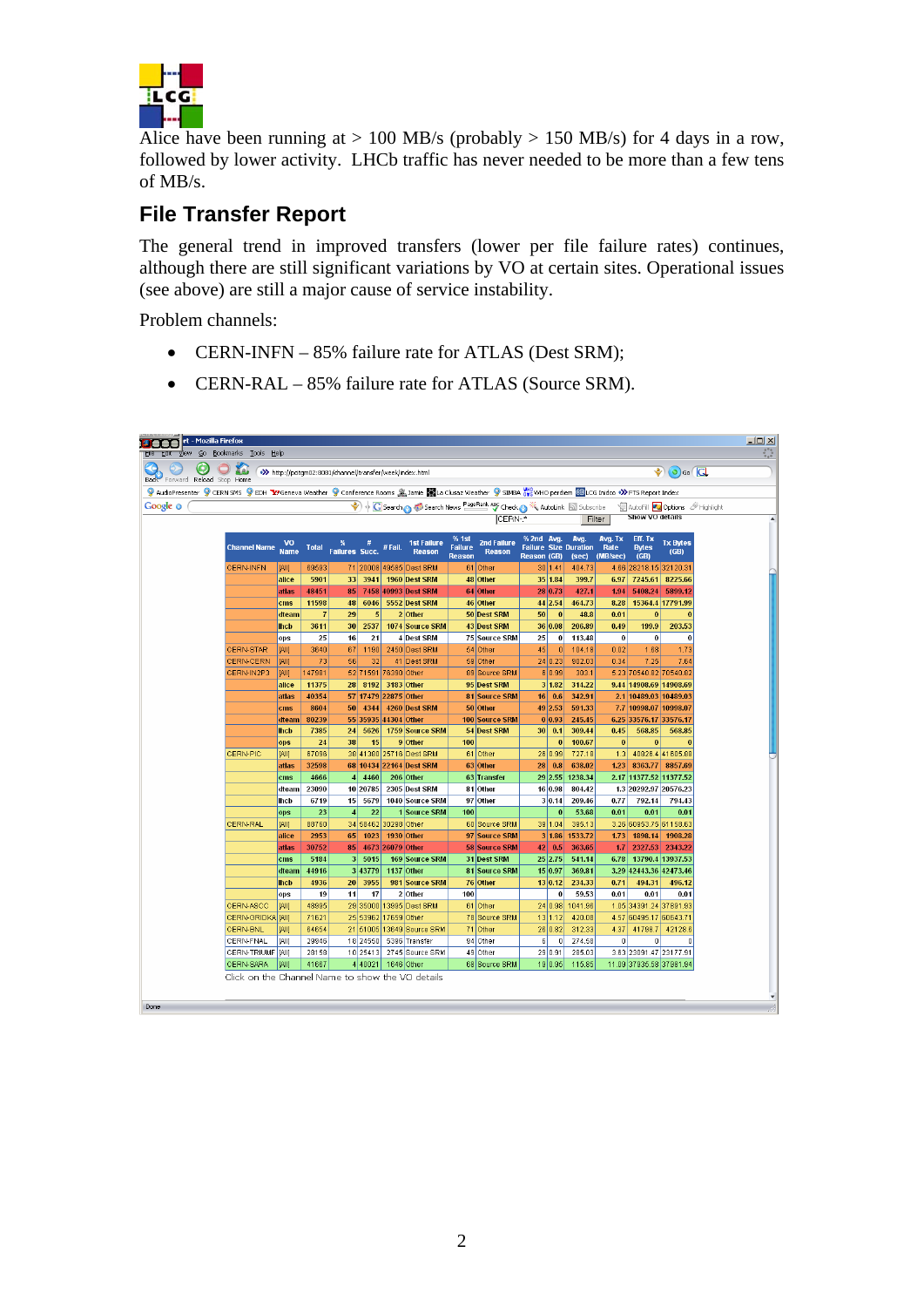

#### **ALICE T0-T1 Transfers**

The following table shows the target T0-T1 data export rates for ALICE in MB/s. Although the peak rates obtained, typically over periods of several hours, compare well to the target numbers for both pp and HI running, stability over a period of several days to one week has not yet been attained across all sites simultaneously. The primary goals for the immediate future are therefore assumed to be:

- Obtaining stable transfers to all participating sites at rates at least equal to that required for pp running;
- Adding the remaining sites (requires an SRM end-point for ALICE to be established at NDGF and US-ALICE and published in the Information System);
- Ramping up the data rates on a schedule that is agreed with the sites to that required for HI running.

The need for further headroom, for example to cope with an accelerator operating efficiency well above 50%, remains to be discussed.

| <b>Tier1</b> site | <b>SC4 Target</b> | <b>SC4 Peak</b> | <b>Megatable</b> (pp) | $2007$ Request (HI?) |
|-------------------|-------------------|-----------------|-----------------------|----------------------|
| CCIN2P3           | 60                | 60              | 28                    | 50                   |
| <b>CNAF</b>       | 60                | 40              | 35                    | 50                   |
| <b>FZK</b>        | 60                | 30              | 60                    | 80                   |
| <b>RAL</b>        | 30                | 15              | 9                     | 5                    |
| <b>SARA</b>       | 30                | 60              | 14                    | 30                   |
| <b>NDGF</b>       | N/A               |                 | 21                    | 50                   |
| <b>US-ALICE</b>   | 60                | $\qquad \qquad$ | 46                    | 40                   |
| <b>TOTAL</b>      | 300               |                 | 188                   | 305                  |

**Table 1 - ALICE pp & HI data rates vs SC4 targets & results** 



**Figure 1 - GridView Rates from July 1st**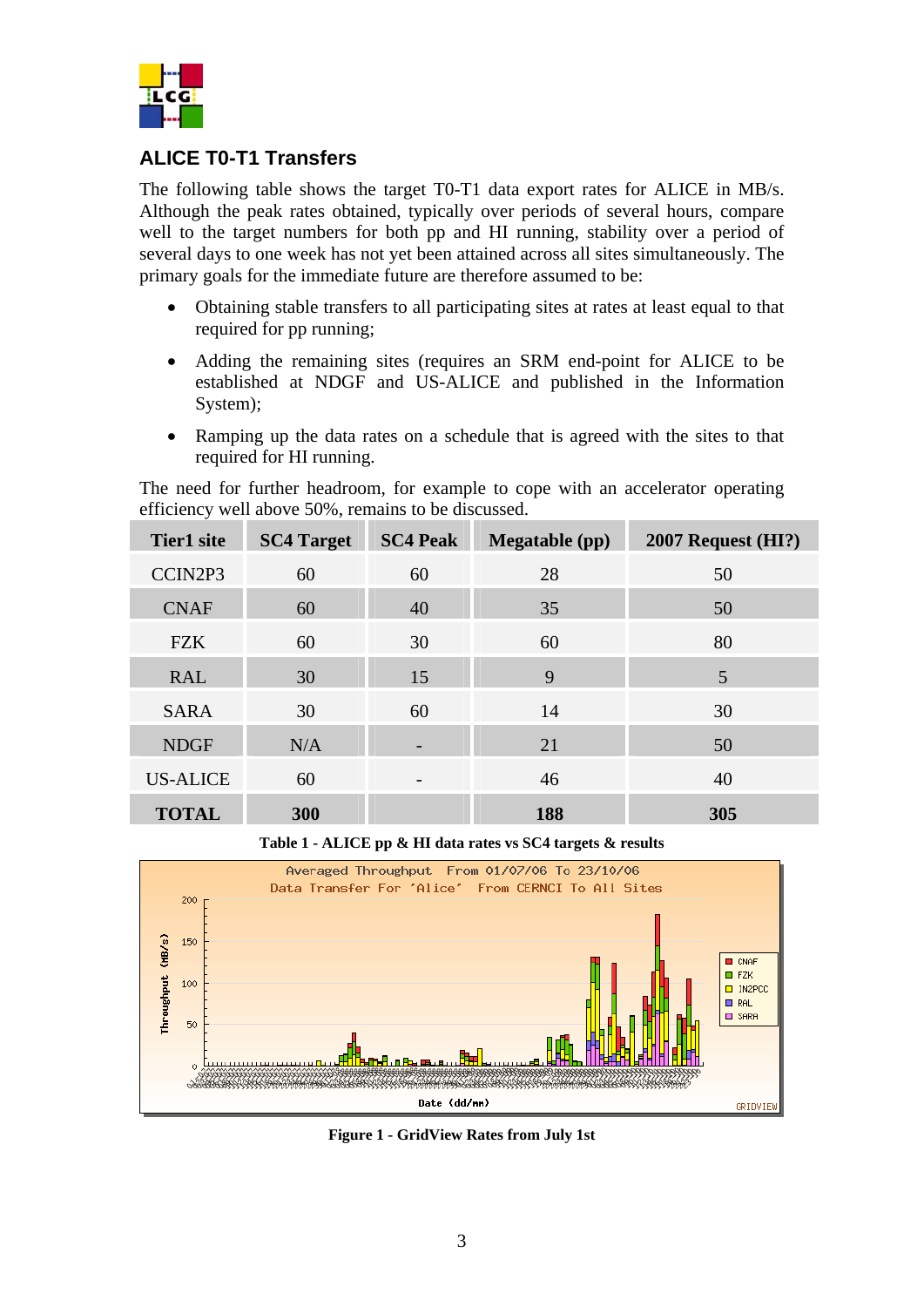

## **ATLAS Transfers**

ATLAS T0-T1 transfers have not achieved the SC4 target of full nominal rates based on the TDR figures (which have since been revised up, due to a doubling in the ESD size). The reasons for these results are not yet understood but will be tackled in the coming weeks.

| Tier1         | SC4 target<br>$(40\% \text{ to tape})$ | pp nominal rates for all experiment |
|---------------|----------------------------------------|-------------------------------------|
| <b>ASGC</b>   | 60.0                                   | 100                                 |
| <b>CNAF</b>   | 59.0                                   | 200                                 |
| <b>PIC</b>    | 48.6                                   | 100                                 |
| IN2P3         | 90.2                                   | 200                                 |
| GridKA        | 74.6                                   | 200                                 |
| <b>RAL</b>    | 59.0                                   | 150                                 |
| <b>BNL</b>    | 196.8                                  | 200                                 |
| <b>TRIUMF</b> | 47.6                                   | 50                                  |
| <b>SARA</b>   | 87.6                                   | 150                                 |
| <b>NDGF</b>   | 48.6                                   | 50                                  |

**Table 2 - ATLAS SC4 targets (40% to tape, remainder to disk)** 

## **CMS Transfers**

The above mentioned service problems had a clear impact on the profile of CMS transfers. Whilst the individual incidents are being followed up with a view to making the overall service more robust, the ability of the service to recover from the backlogs generated by such problems is encouraging. The peaks show that backlogs can be recovered in a few hours, although it should be noted that the target T0-T1 export rate for CSA'06 is 25% of the nominal rate.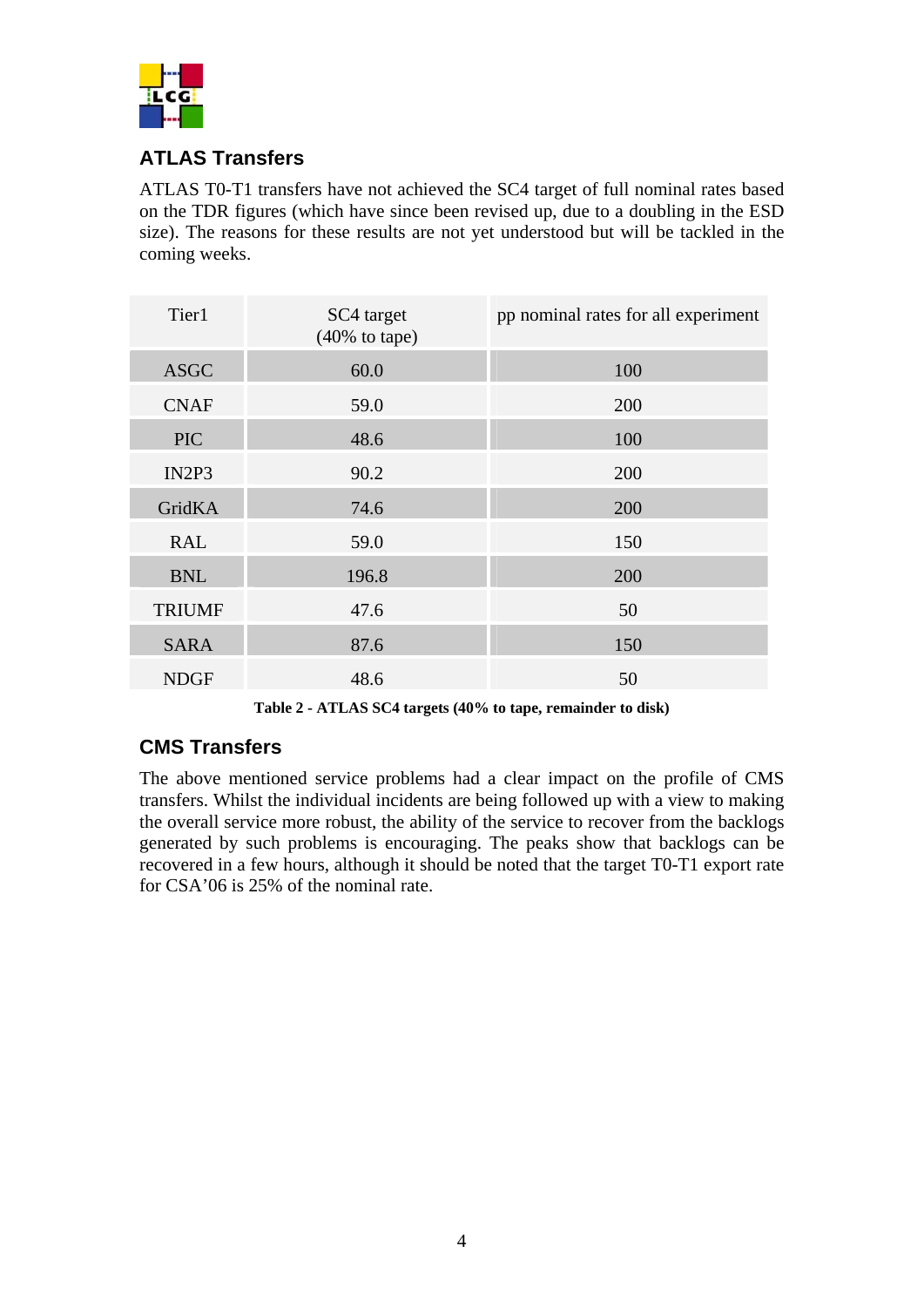



## **Site Action List**

| <b>CERN</b> | <b>ALICE</b> |  |
|-------------|--------------|--|
|             | <b>ATLAS</b> |  |
|             | <b>CMS</b>   |  |
|             | LHCb         |  |
| <b>BNL</b>  | <b>ATLAS</b> |  |
| <b>ASGC</b> | <b>ATLAS</b> |  |
|             | <b>CMS</b>   |  |
| <b>CNAF</b> | <b>ALICE</b> |  |
|             | <b>ATLAS</b> |  |
|             | <b>CMS</b>   |  |
|             | LHCb         |  |
| <b>LYON</b> | <b>ALICE</b> |  |
|             | <b>ATLAS</b> |  |
|             | <b>CMS</b>   |  |
|             | LHCb         |  |
| <b>FZK</b>  | <b>ALICE</b> |  |
|             | <b>ATLAS</b> |  |
|             | <b>CMS</b>   |  |
|             | LHCb         |  |